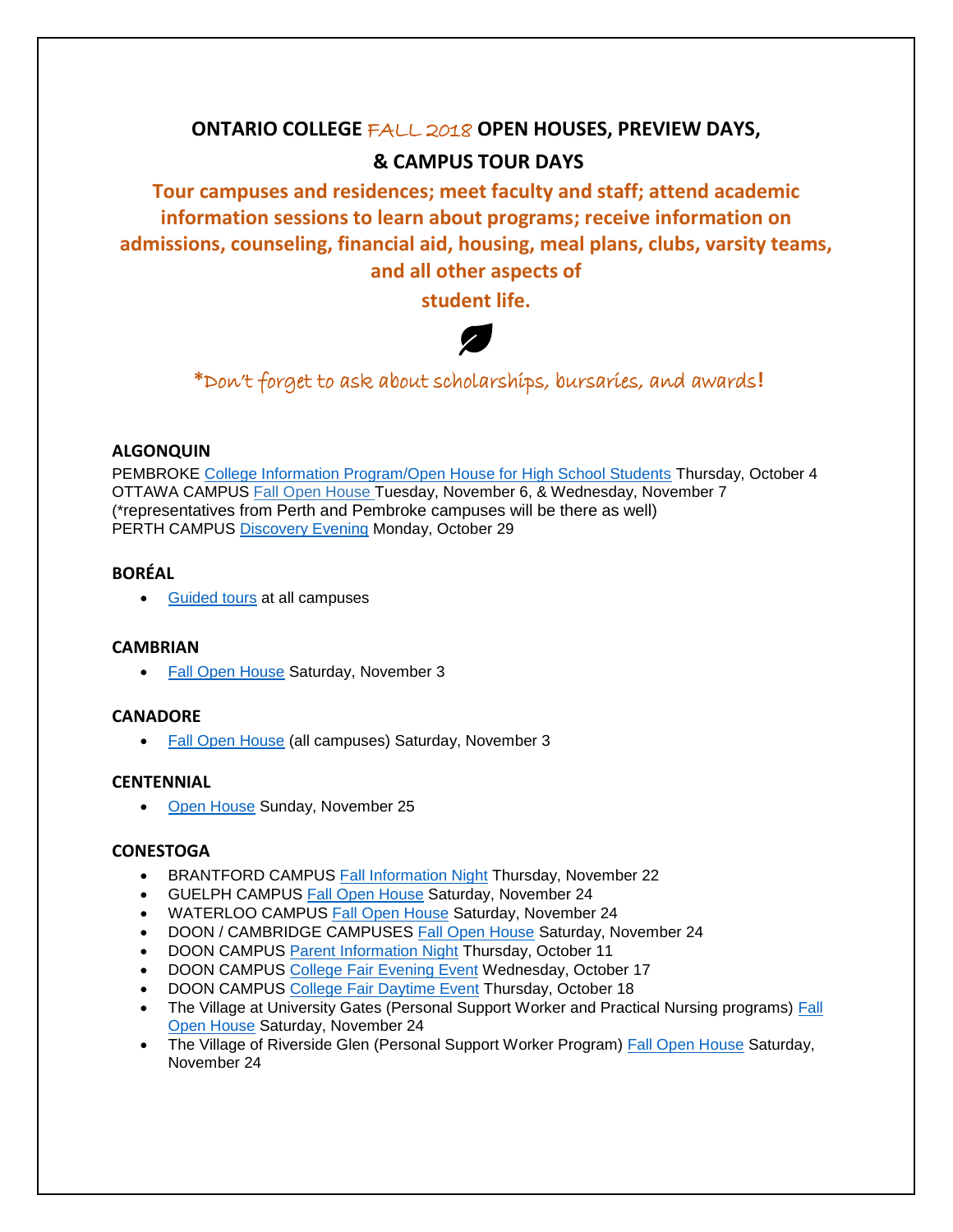## **CONFEDERATION**

• THUNDER BAY CAMPUS [Open House](http://ibelongatnipissingu.ca/open-house/) [Wednesday, November 28](http://ibelongatnipissingu.ca/open-house/)

## **DURHAM**

• [Fall Open House](http://www.durhamcollege.ca/open-house) Saturday, November 10

#### **FANSHAWE**

• [Open House](https://www.fanshawec.ca/about-fanshawe/contact-us/open-house) Saturday, November 17

#### **FLEMING**

• [Open House](https://flemingcollege.ca/openhouse) Saturday, November 17

## **GEORGE BROWN**

• [Various Open House Information Sessions & Discovery Days](https://www.georgebrown.ca/dd_chca_info/)

#### **GEORGIAN**

• [Open House](http://www.georgiancollege.ca/news-events/all-events/fall-open-house/) Saturday, November 10

## **HUMBER**

• [Fall Open House](https://humber.ca/futurestudents/tours-events/recruitment-events/fall-open-house.html) Saturday, November 17

## **LA CITÉ**

• [Open House](https://www.facebook.com/collegeLaCite/?rf=102161989825610) Thursday, November 2, and Friday, November 3

#### **LAMBTON**

• [Fall Open House](https://www.lambtoncollege.ca/custom/LambtonApps/Calendar/Event.aspx?evtid=47987&calid=13date=11/18/2018) Saturday, November 17

# **LOYALIST**

• [Open House](http://www.loyalistcollege.com/future-students/open-house/) Wednesday, October 3, and Saturday, December 1

# **MICHENER INSTITUTE**

• [Fall Open House](http://michener.ca/admissions/events-tours/openhouse/?platform=hootsuite) Saturday, November 17

#### **MOHAWK**

- INSTITUTE FOR APPLIED HEALTH SCIENCES AT MCMASTER [Open House](http://www.mohawkcollege.ca/events/open-house-recruitment/open-house-at-institute-for-applied-health-sciences-at-mcmaster) Saturday, October 27
- FENNELL CAMPUS [Open House](https://www.mohawkcollege.ca/events/open-house-recruitment/open-house-at-fennell-campus) Saturday, November 3
- STONEY CREEK CAMPUS FOR SKILLED TRADES [Open House](http://www.mohawkcollege.ca/events/open-house-recruitment/open-house-at-stoney-creek-campus-for-skilled-trades) Thursday, November 8

#### **NIAGARA**

• [Fall Open House](http://www.niagaracollege.ca/openhouse/) Saturday, November 17

#### **NORTHERN**

• [Fall Open House](http://www.northernc.on.ca/) No general Open House; however, Northern is hosting the CIP tour on Tuesday, October 9; also, there is a Grand Opening week for the new Emergency Services Complex building from October 29-November 1